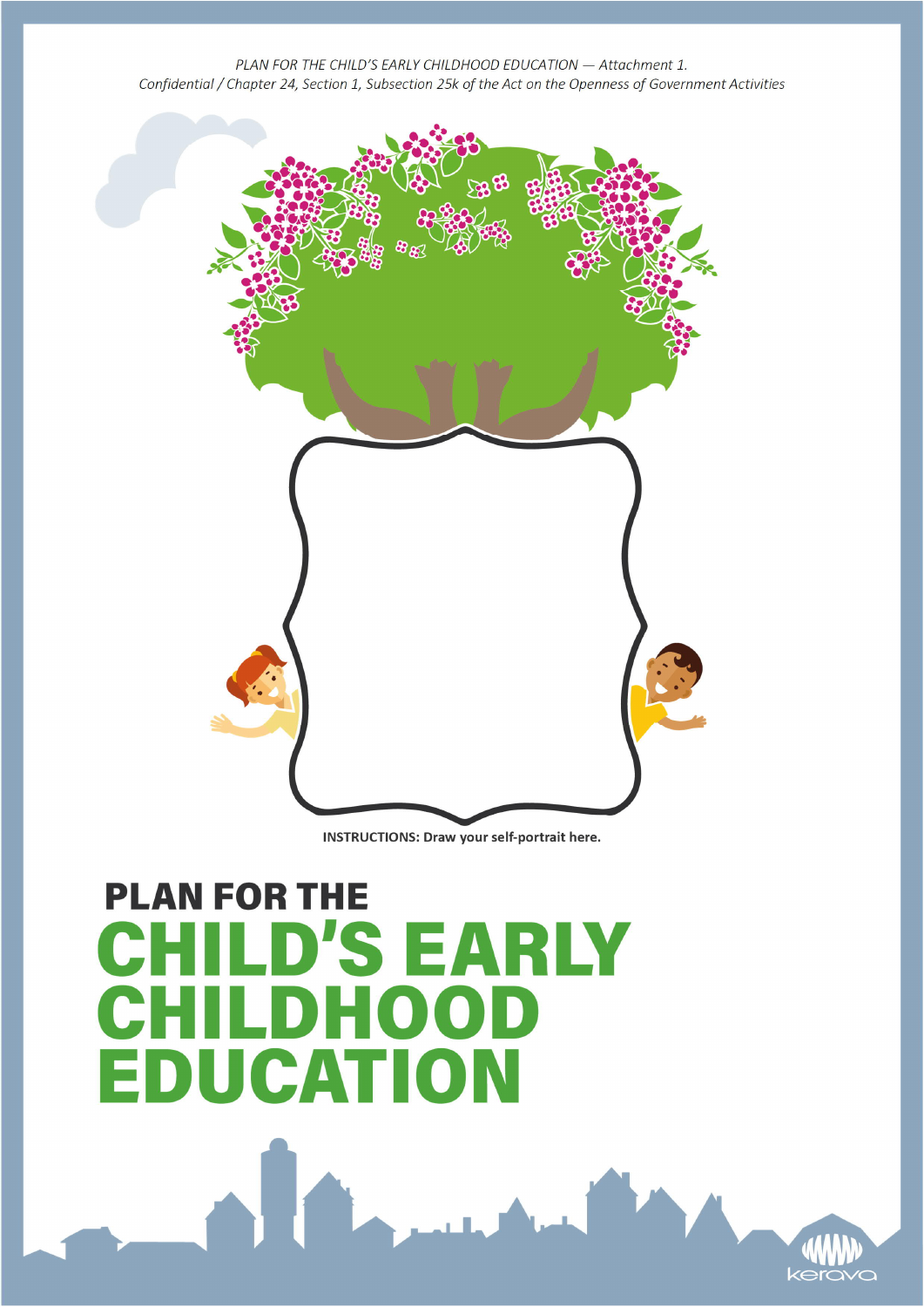## **ATTACHMENT 1. THIS IS WHAT I'M LIKE!**

*This page is filled in at home together with the parents*

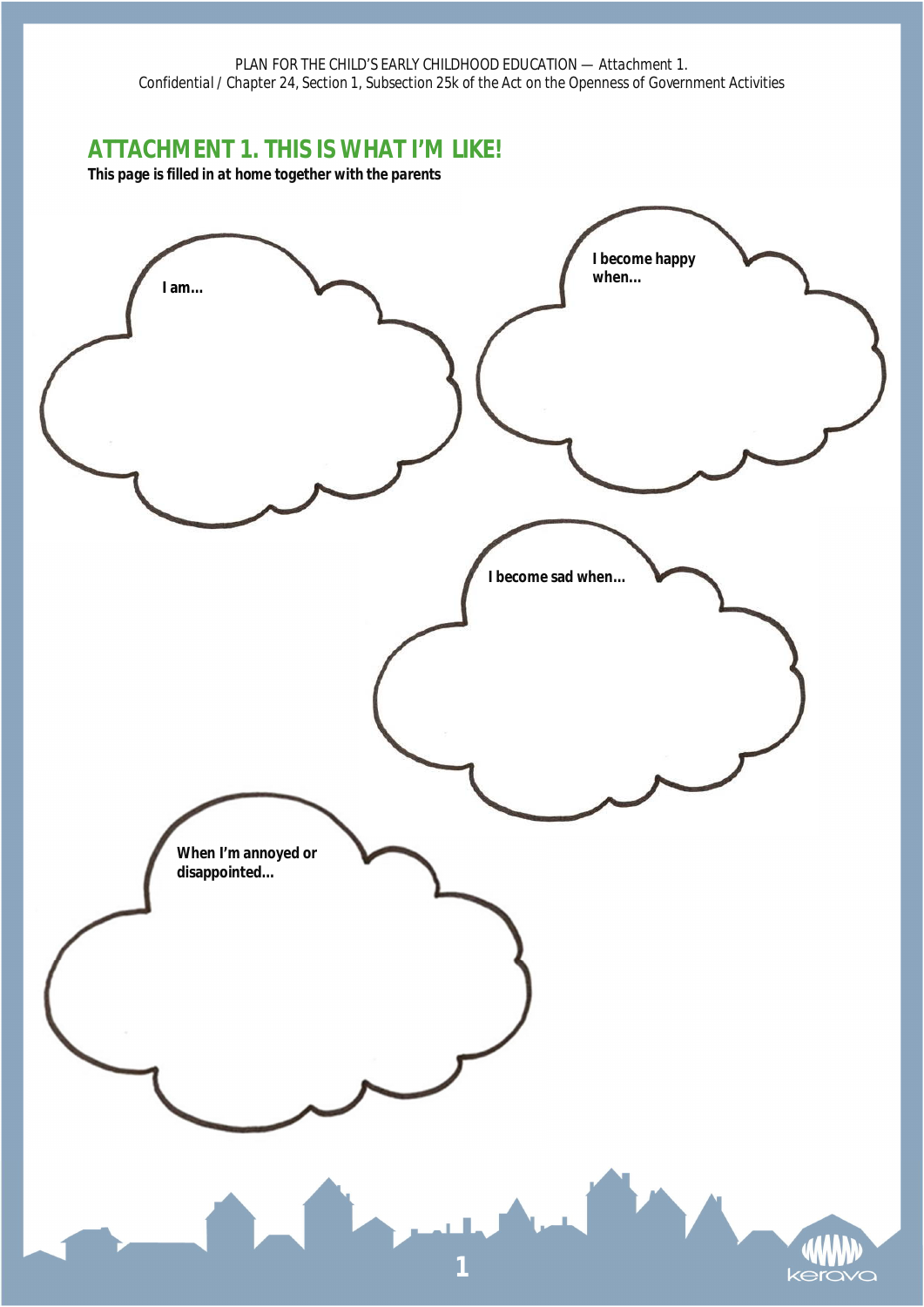